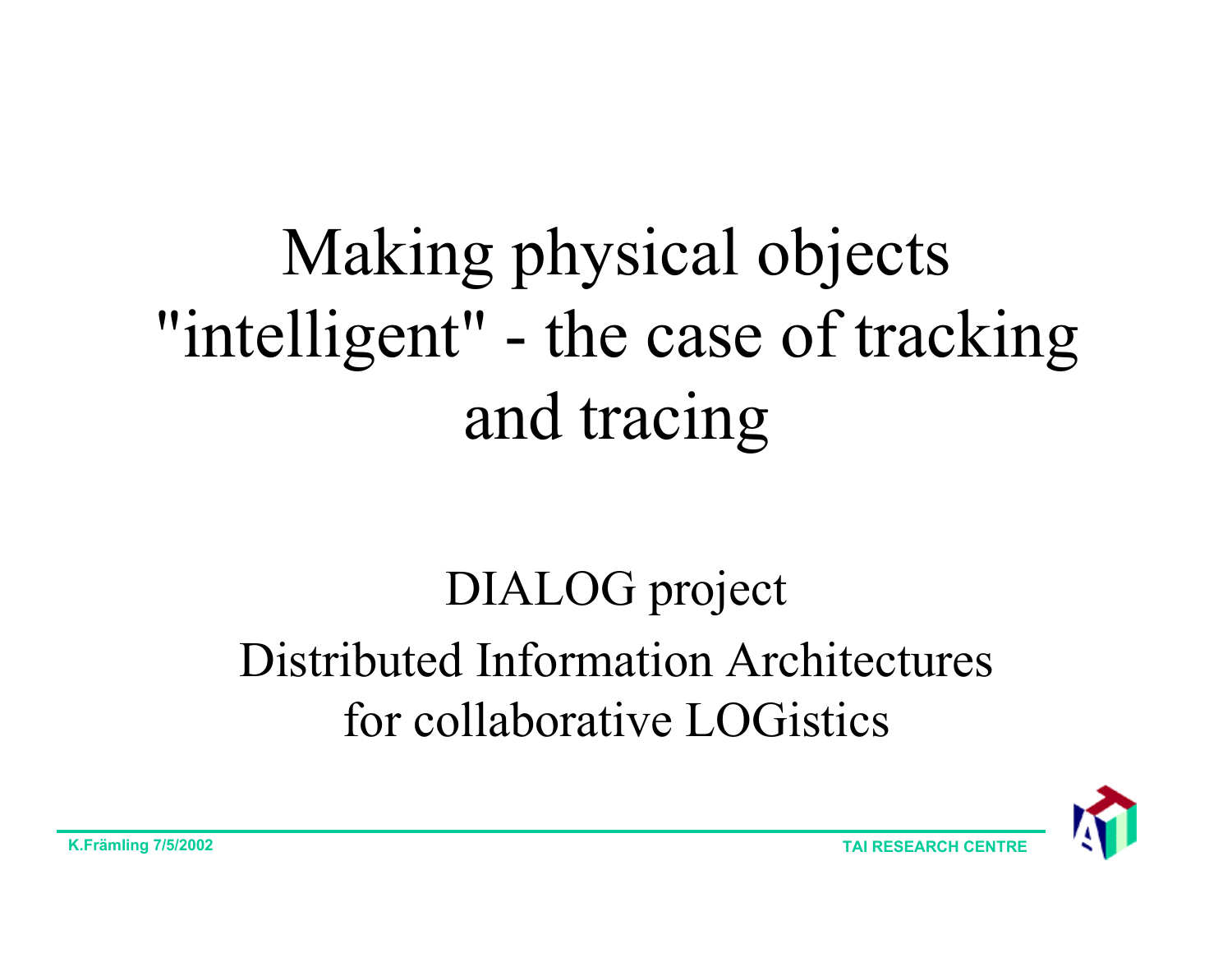#### Outline

- How to connect physical objects to virtual counterparts (agents)
- Item identification
- Tracking and tracing application
- Tracking and tracing demonstration
- Ubiquitous access to product data
- Future focus areas and conclusions

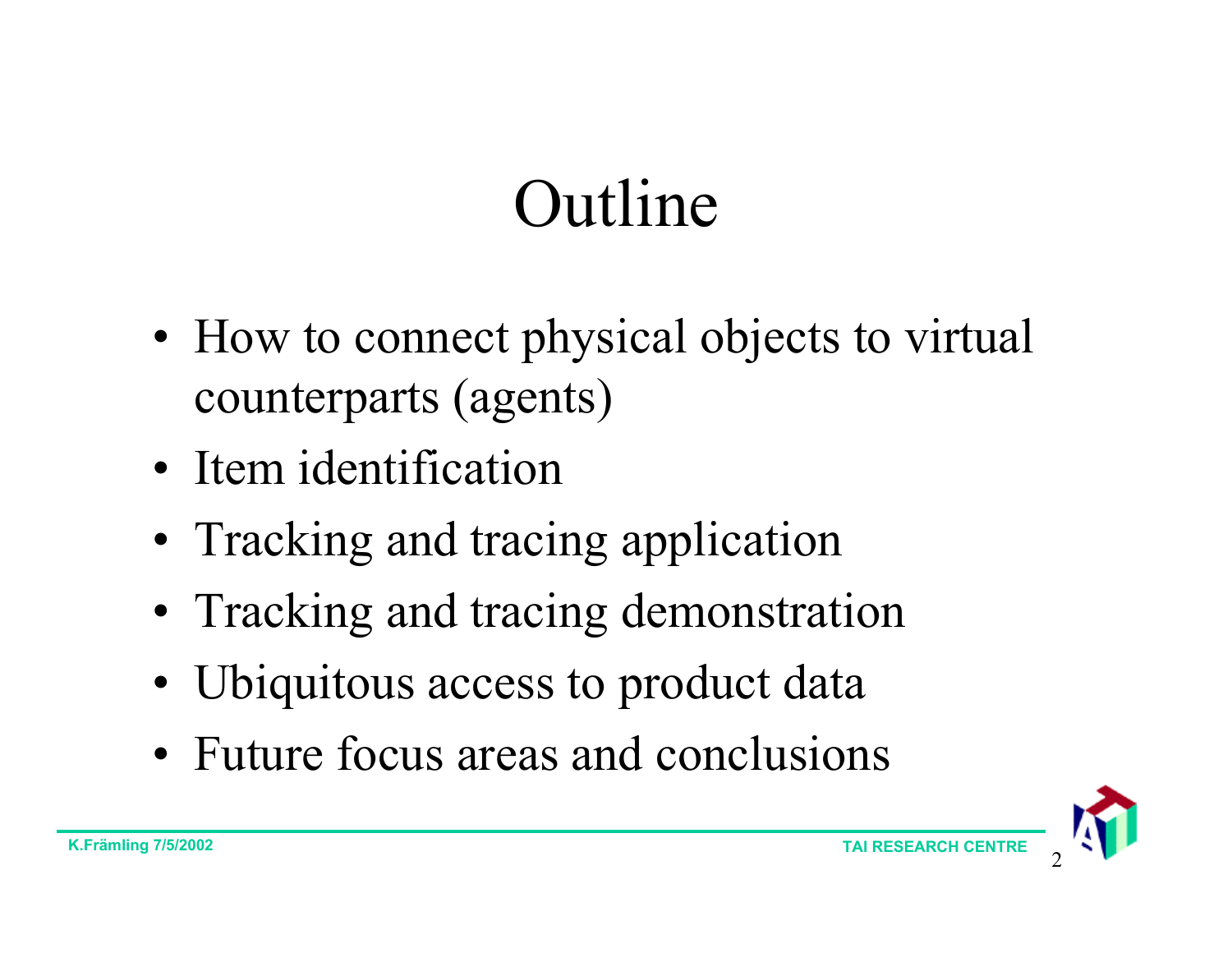## Underlying ideas

- Every "**physical object**" should possess a "**virtual counterpart**" (**agen<sup>t</sup>**) during its whole life-cycle
- "Physical objects" can be goods, shipments, machines, vehicles, homes, humans, ...
- Agent handles:
	- Information about its physical counterpart (location, user instructions, service records etc.)
	- Service lookup (transport, assembly, maintenance, …)
	- Other transactions (payment, access control, …)

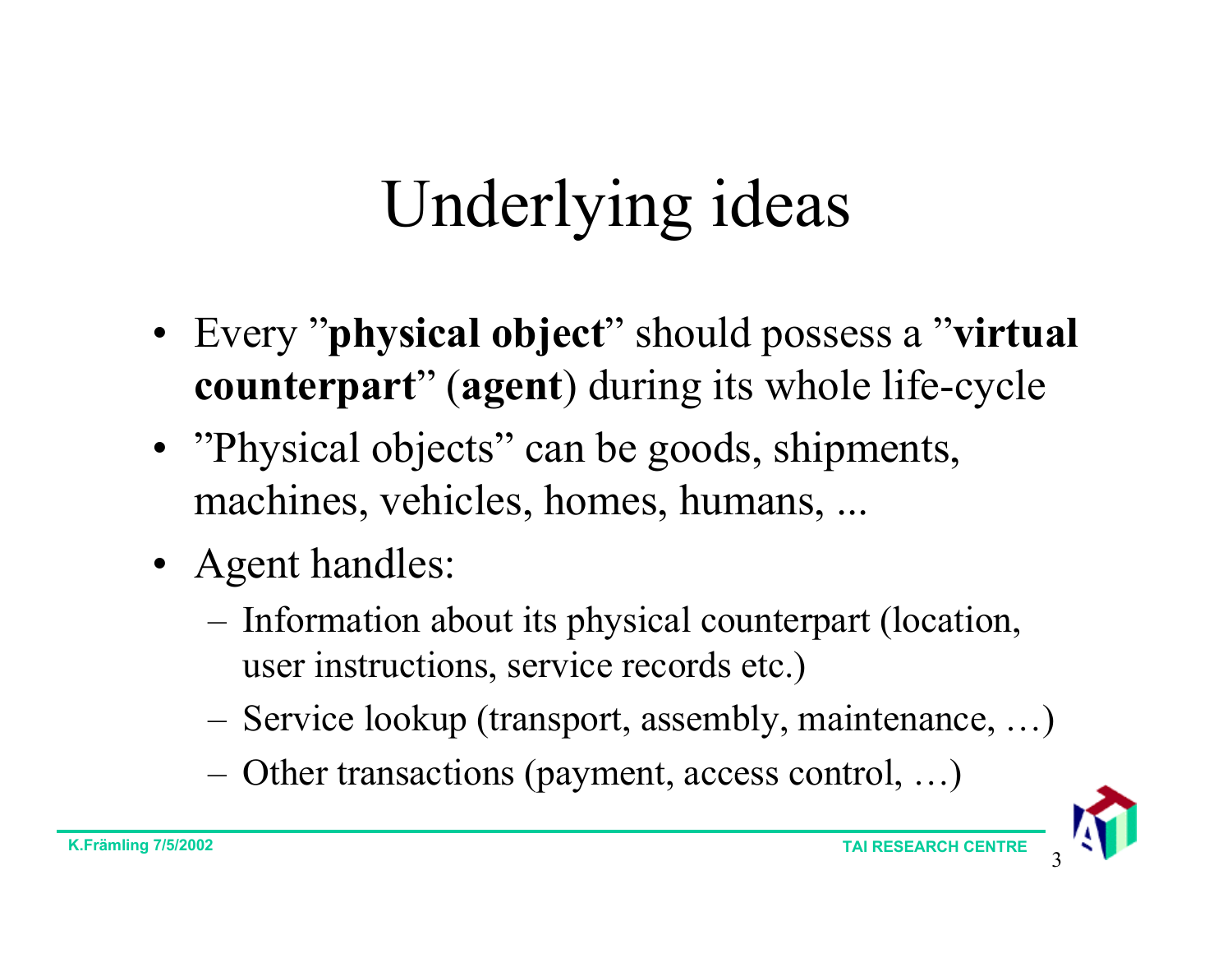# How connect physical object to virtual counterpart?

- •Physical object must be uniquely identified
- • The identification has to give sufficient information about where the agent is located
- • Location of agent is typically an Internet address, a Uniform Resource Identifier (URI)
- • At least two approaches can be used:
	- 1. Looking up the URI from a "name server"
	- 2. Integrating the URI in the identifier itself

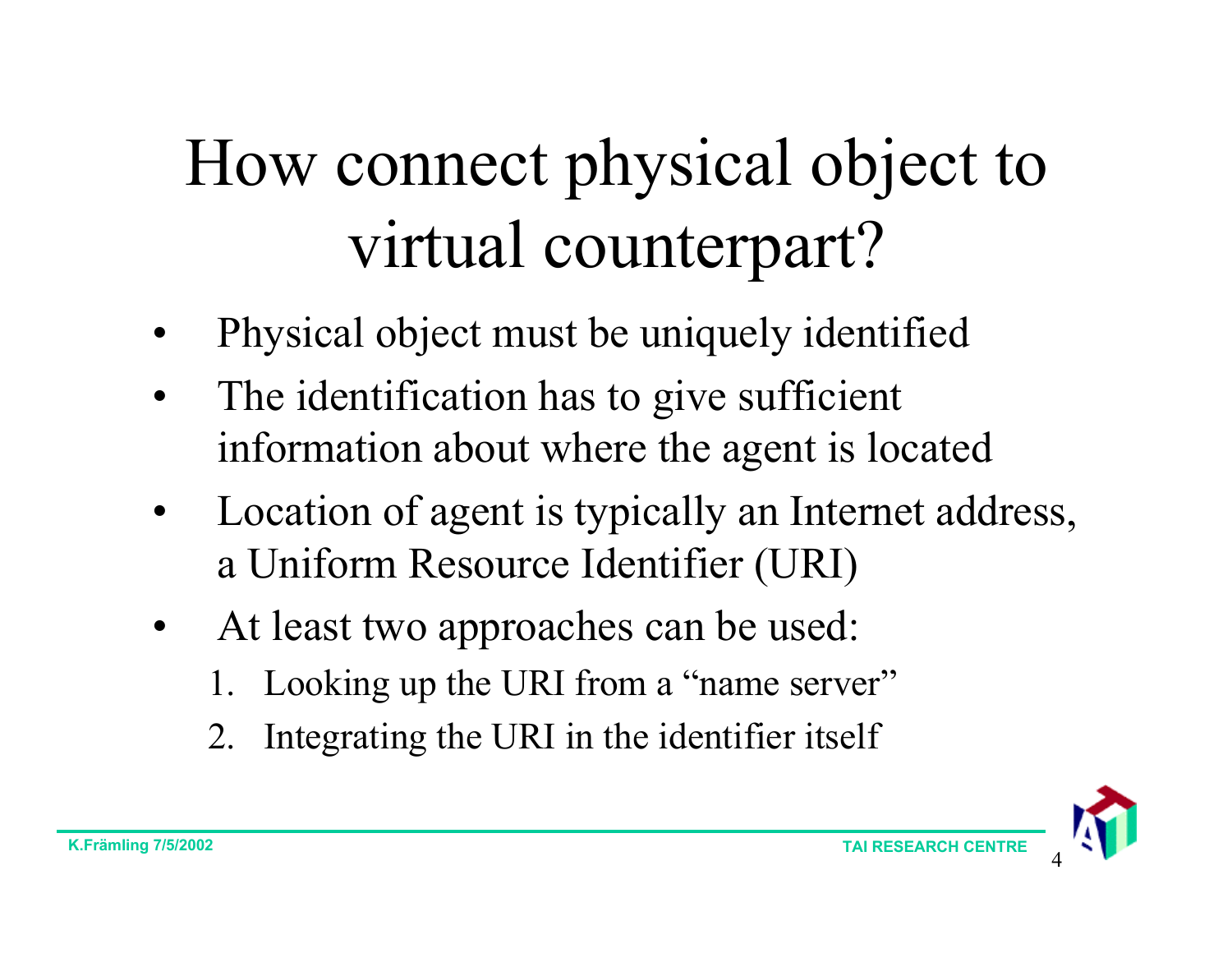## Auto-ID Center approach

- MIT Auto-ID center and Dialog have many similar goals
- • Links objects to agents by a 96-bit Electronic Product Code (ePC), Object Naming Service (ONS) infrastructure
- Product Markup Language (PML) for product information
- Strengths of Auto-ID system:
	- Strong support and interest from industry
	- –ONS can handle redirection of product information
- Potential weaknesses of Auto-ID system:
	- –Requires acceptance of new standard (ePC)
	- Requires new ONS infrastructure
	- May present technological challenges (amount of data and network traffic, managing add/delete operations in ONS etc.)

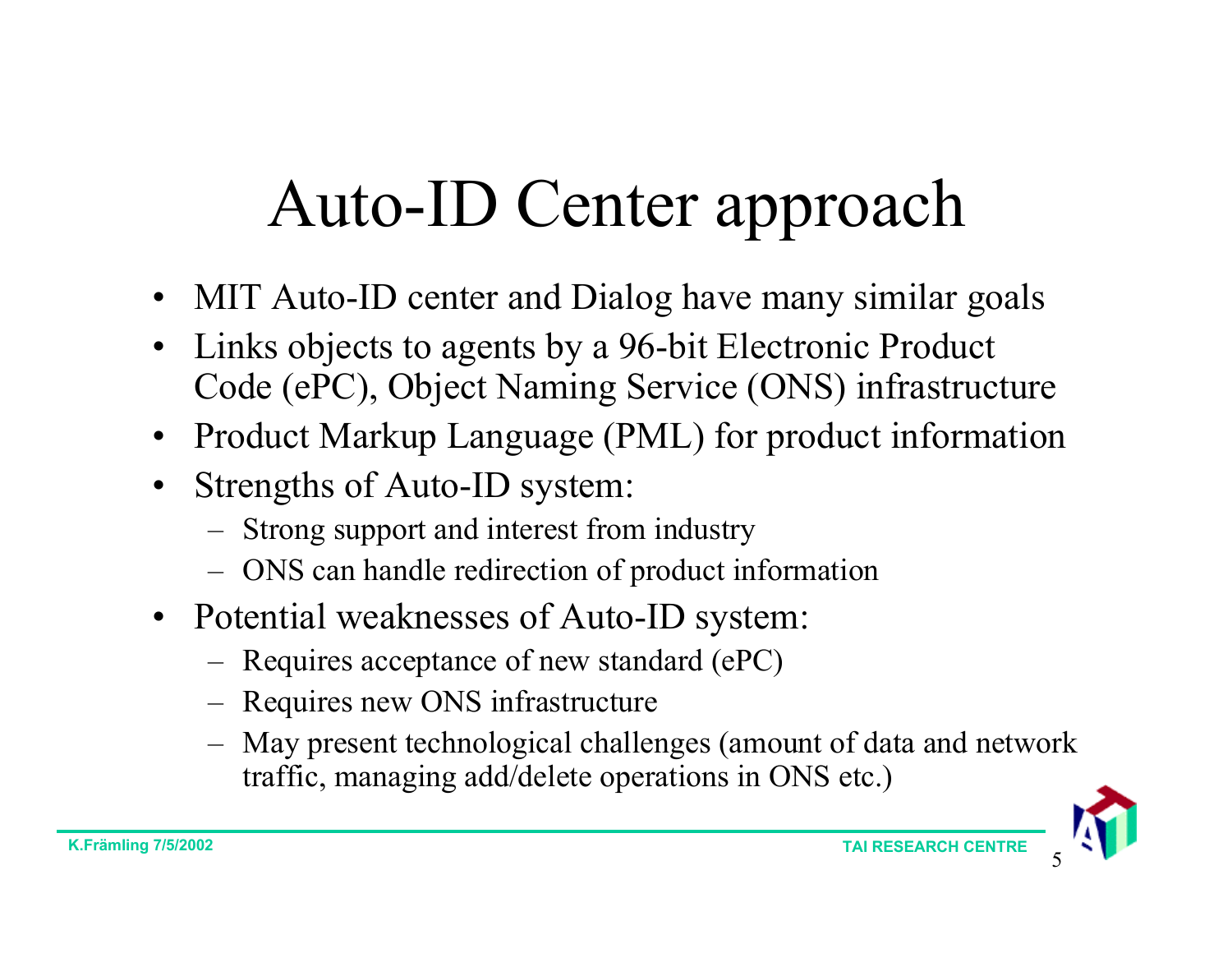# DIALOG approach

- **ID@URI**: the ID part is unique at the given URI, URI unique by definition -> **globally unique identifier**
- Strengths of DIALOG system:
	- Uses existing standards -> operational **now**
	- Doesn't need third-party infrastructure (new name servers, for instance)
- Weaknesses of DIALOG system:
	- Supposes that URI does not change owner (should be relatively rare)

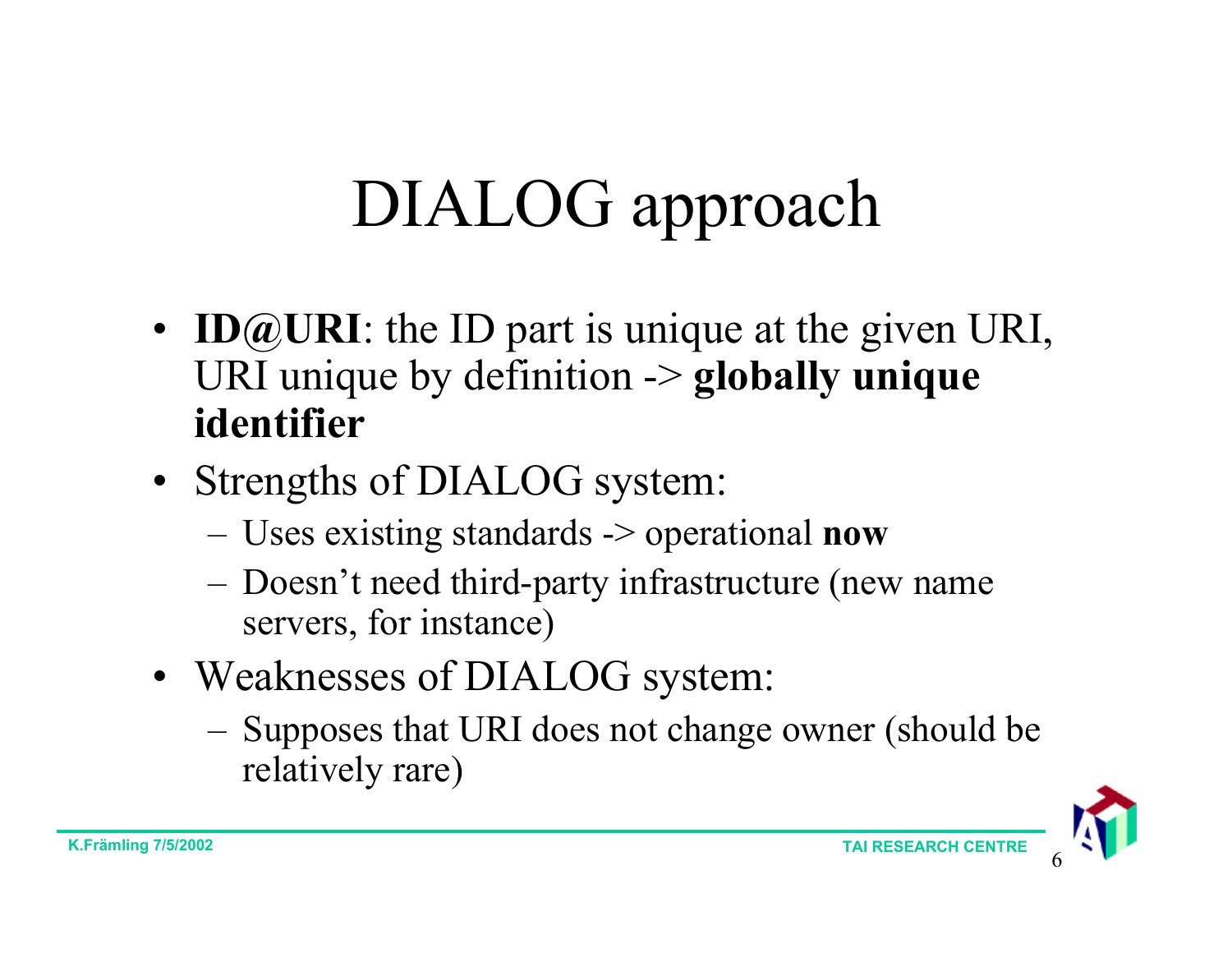## Current implementation area

- Tracking and tracing of international project deliveries
- Developing models and tools for:
	- Global, company-independent tracking of sendings
	- Global, multi-company project management
	- Ubiquitous product data management (PDM) through the whole product life-cycle

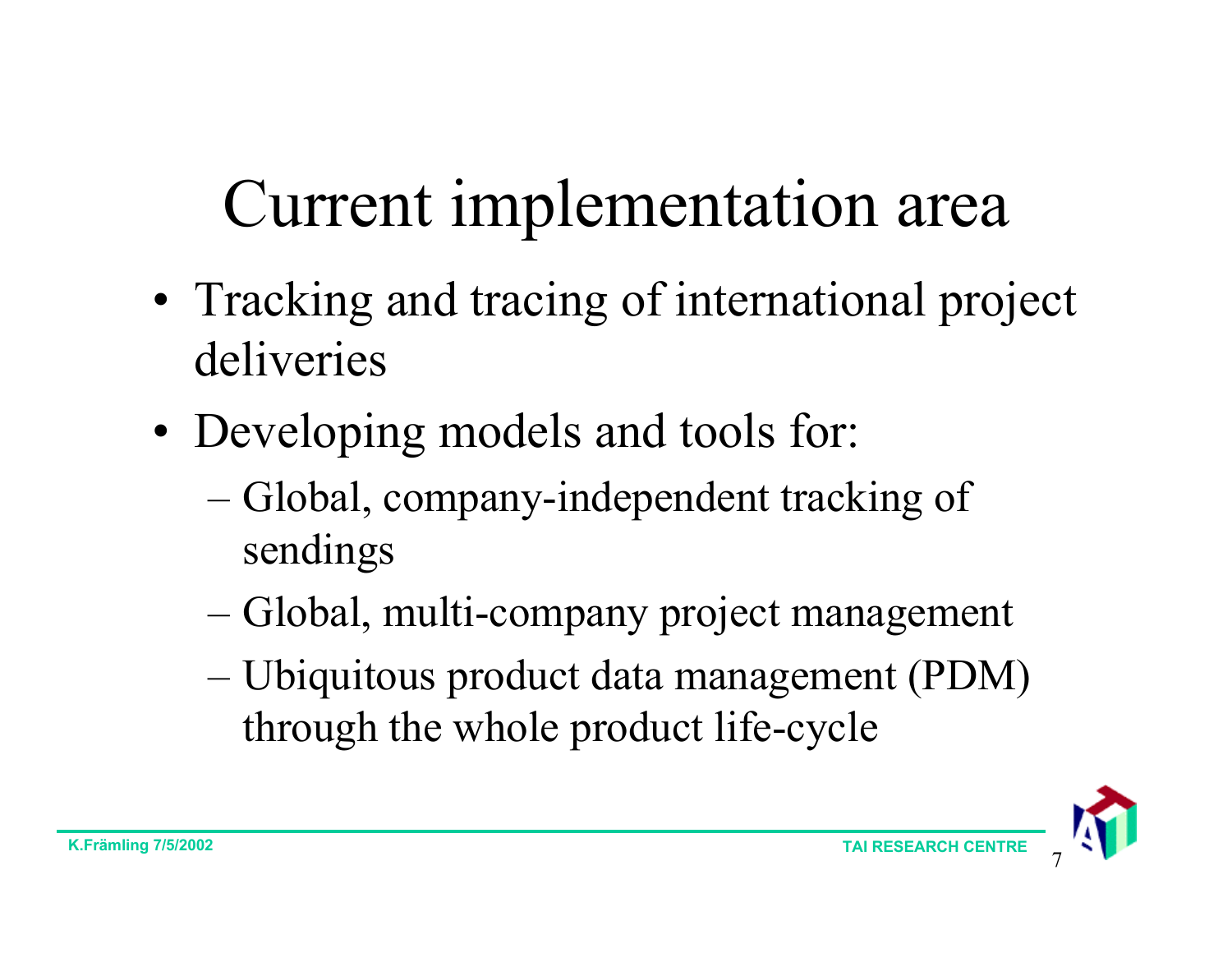

- •Tracking only when handled by one single transportation company
- •Difficult access to tracking information
- •Automated follow-up of delays only with proprietary systems

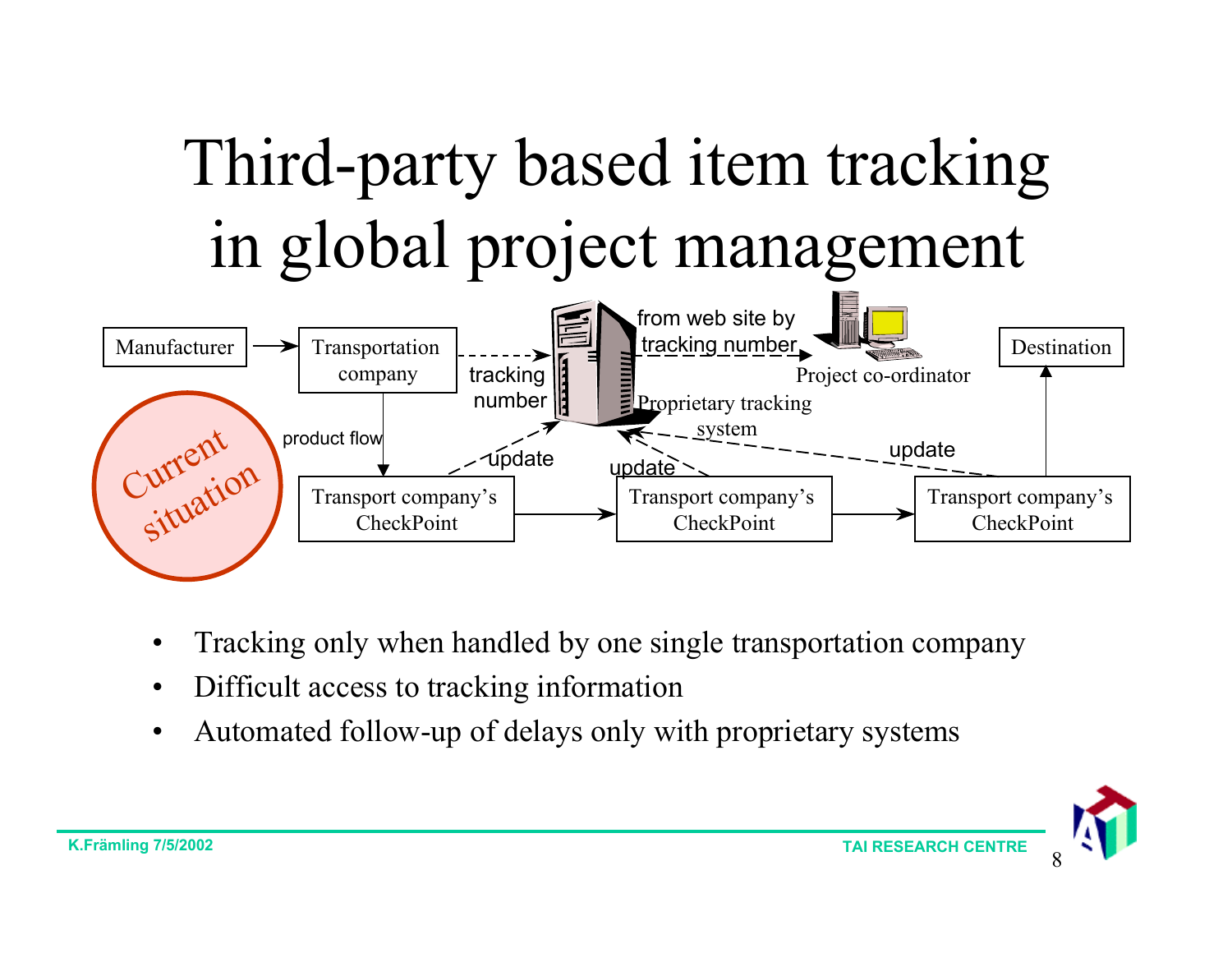

- •Tracking active for all companies involved in the delivery
- • Information about delays sent directly to project coordinator, where it can be automatically treated

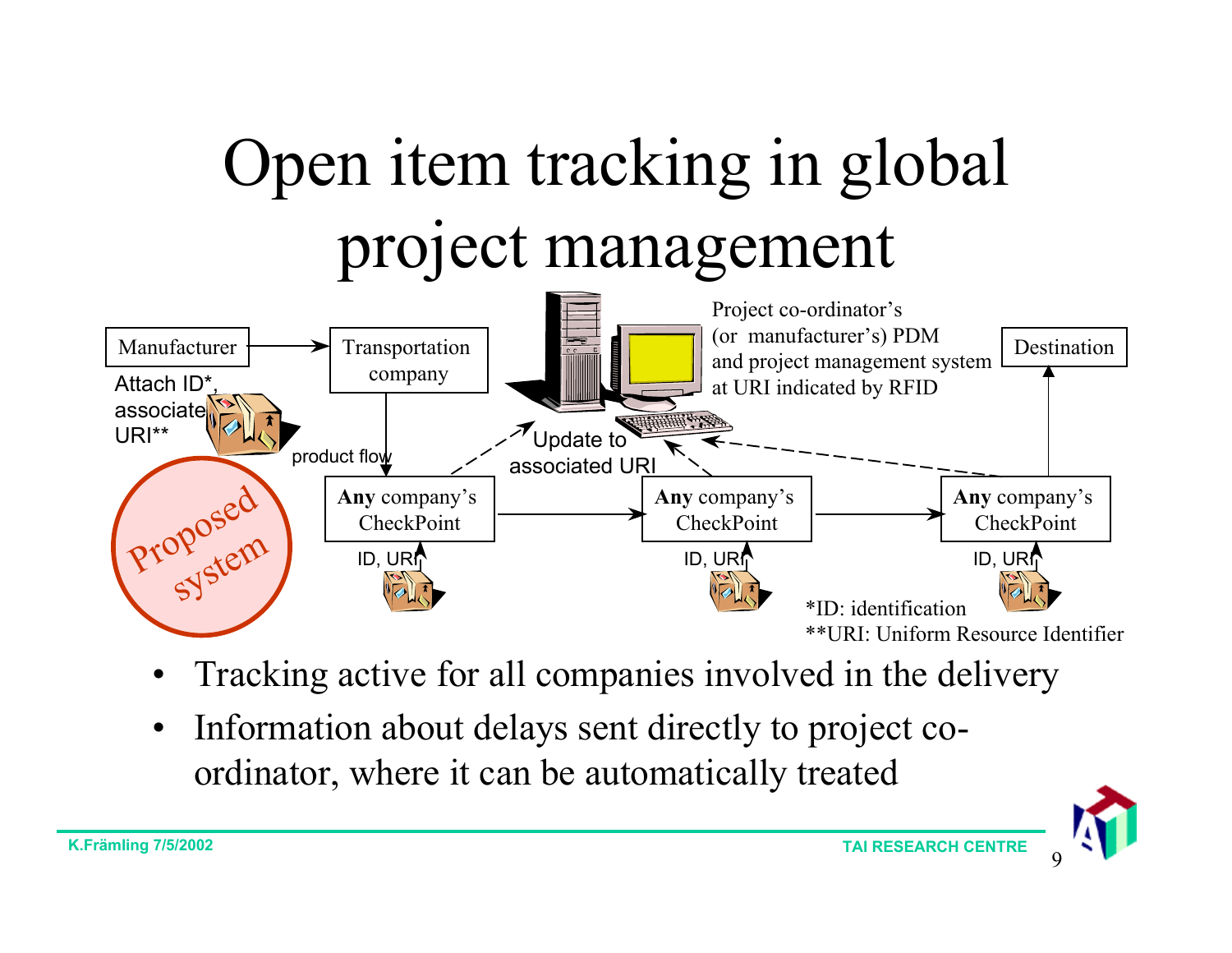# Ubiquitous access to product data

- **Life-cycle covering PDM – from planning and fabrication to disposal and recycling**
- Product identification (RFID, bar code, ...) and URI (Uniform Resource Identifier) are sufficient to access product information anywhere where <sup>a</sup> reader and Internet are available
- Product information can also be updated through appropriate interfaces, defined by user profiles (quality control, maintenance, ...)

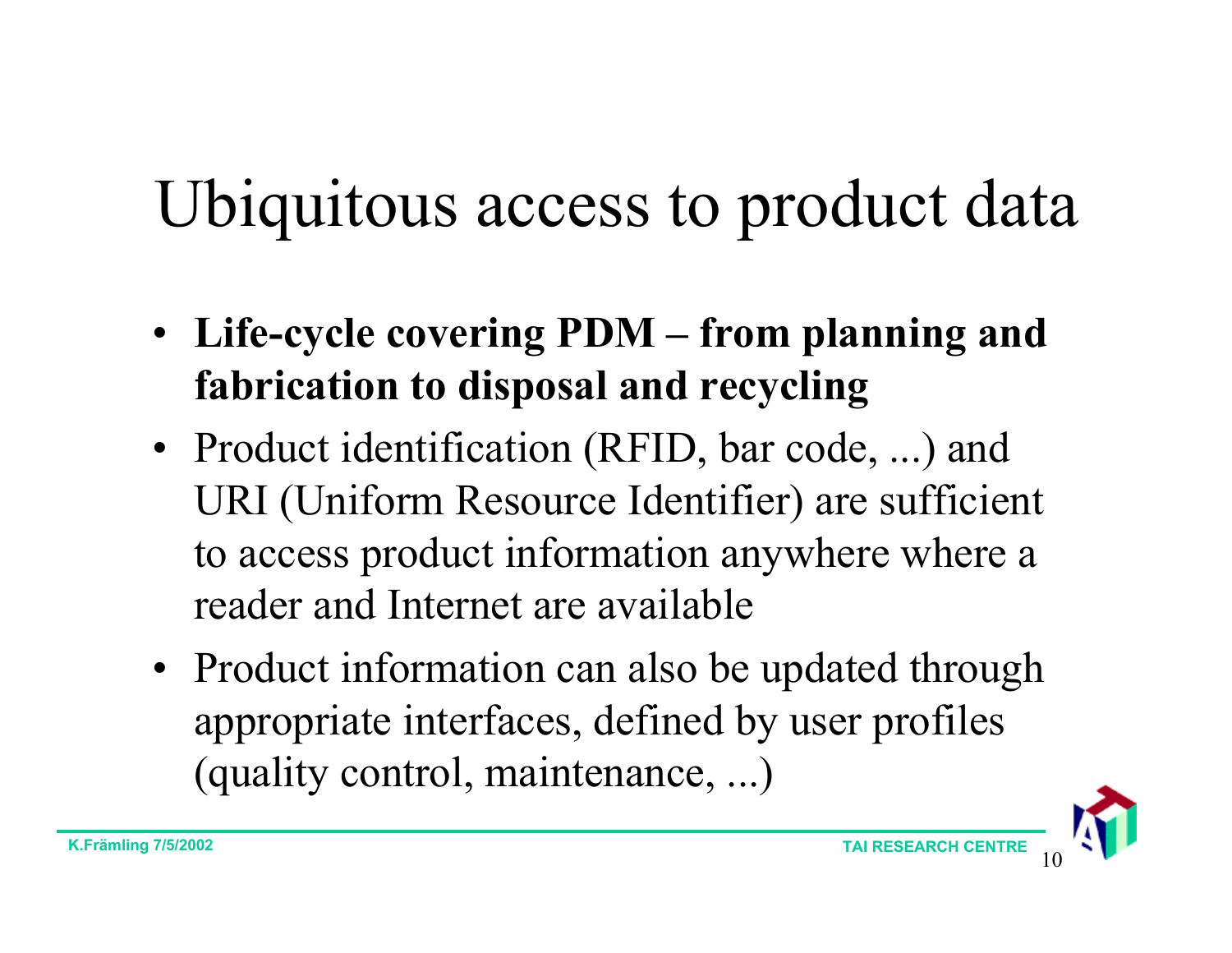## Ubiquitous access to product data



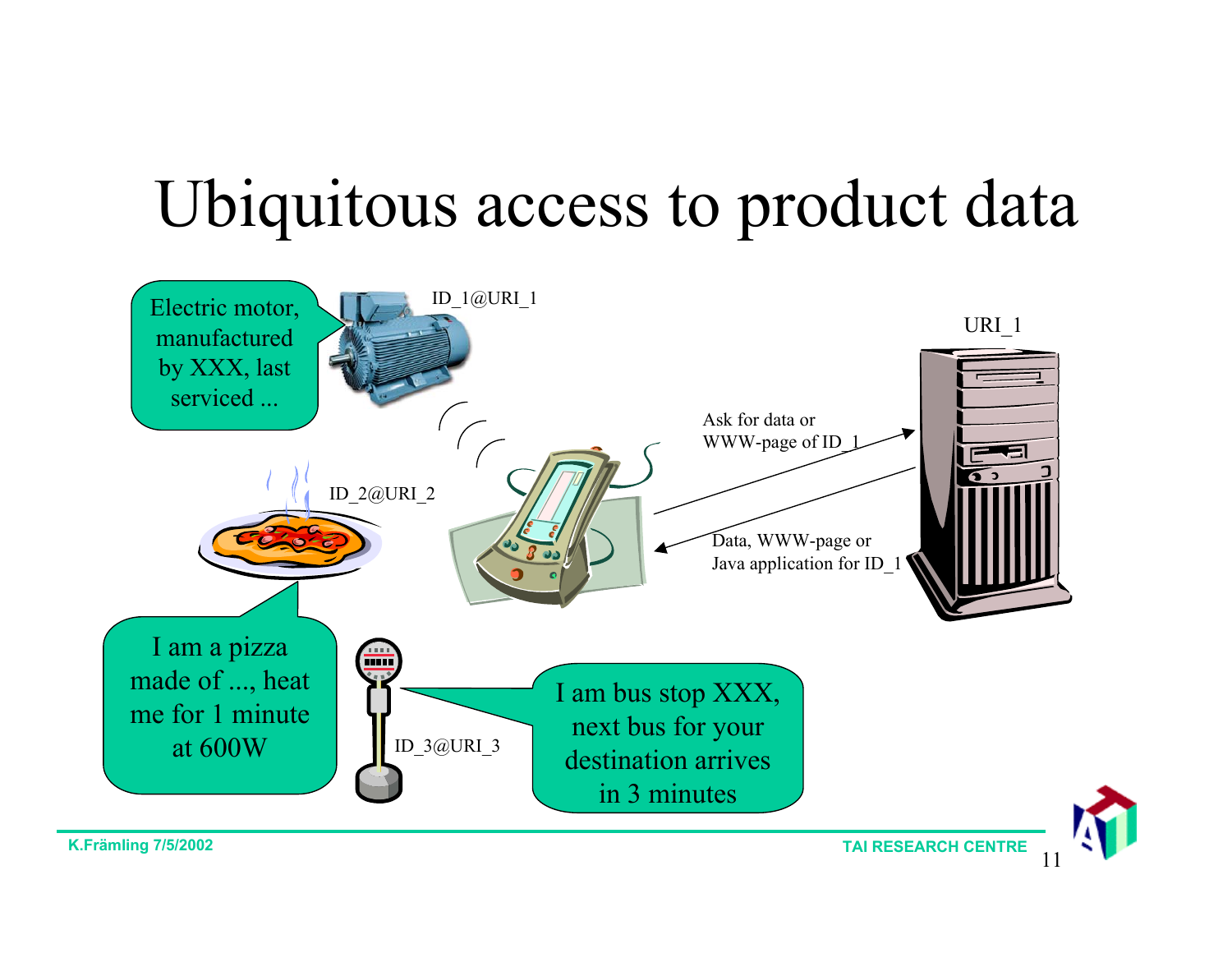## Technology

- Internet location of object and agent can be different
- Lightweight software components using Java, distributed programming
- Currently used identification technologies:
	- Barcode
	- RFID
- Future technologies
	- –Java-enabled RFID tags
	- BlueTooth
	- –Mobile phones, others

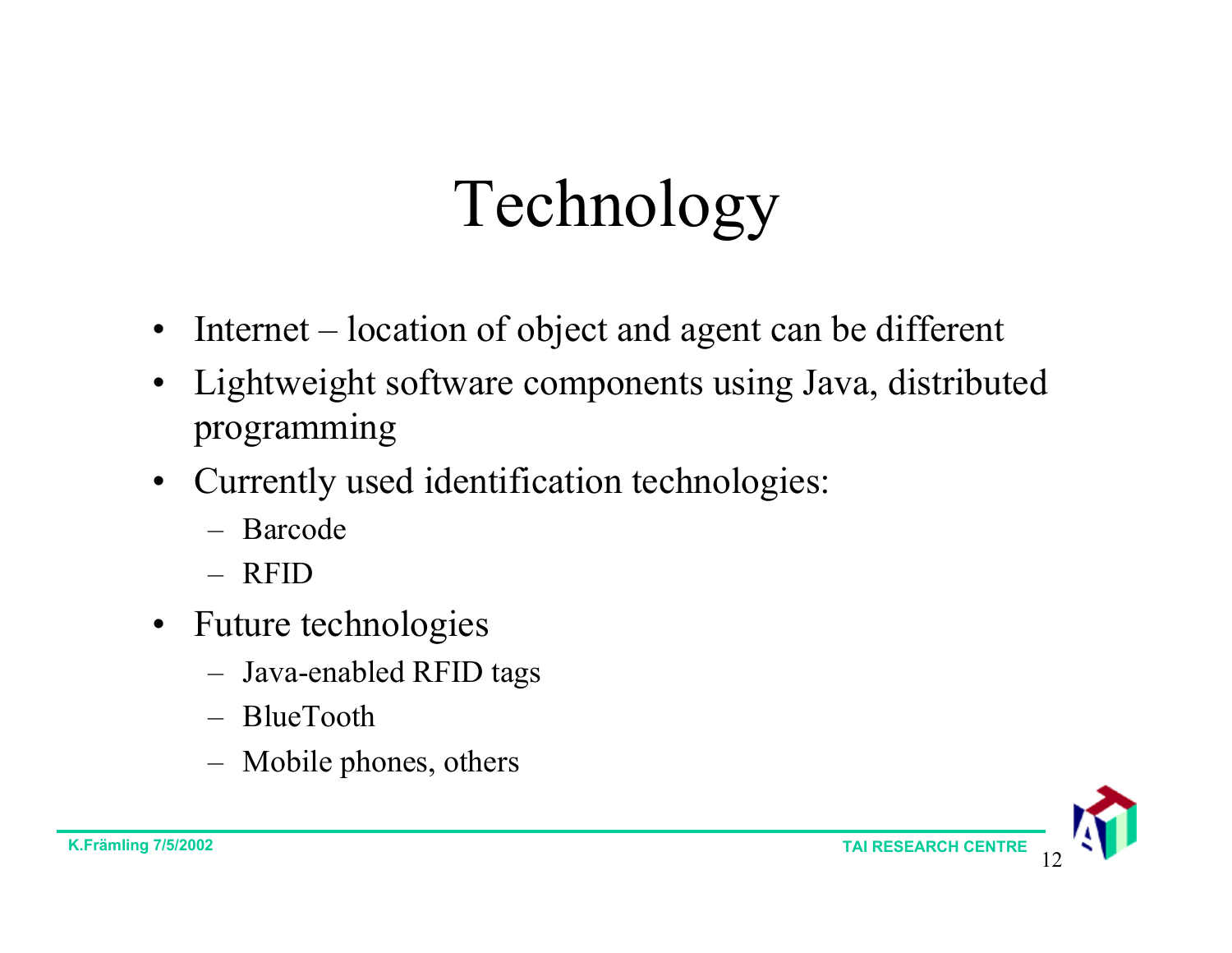#### Future focus areas

- Technology:
	- Embedded devices
	- Mobility and service lookup
	- Security
- Application areas:
	- Flexible delivery control
	- Intelligent machines in industry
	- Negotiating objects in intelligent homes, towns etc.

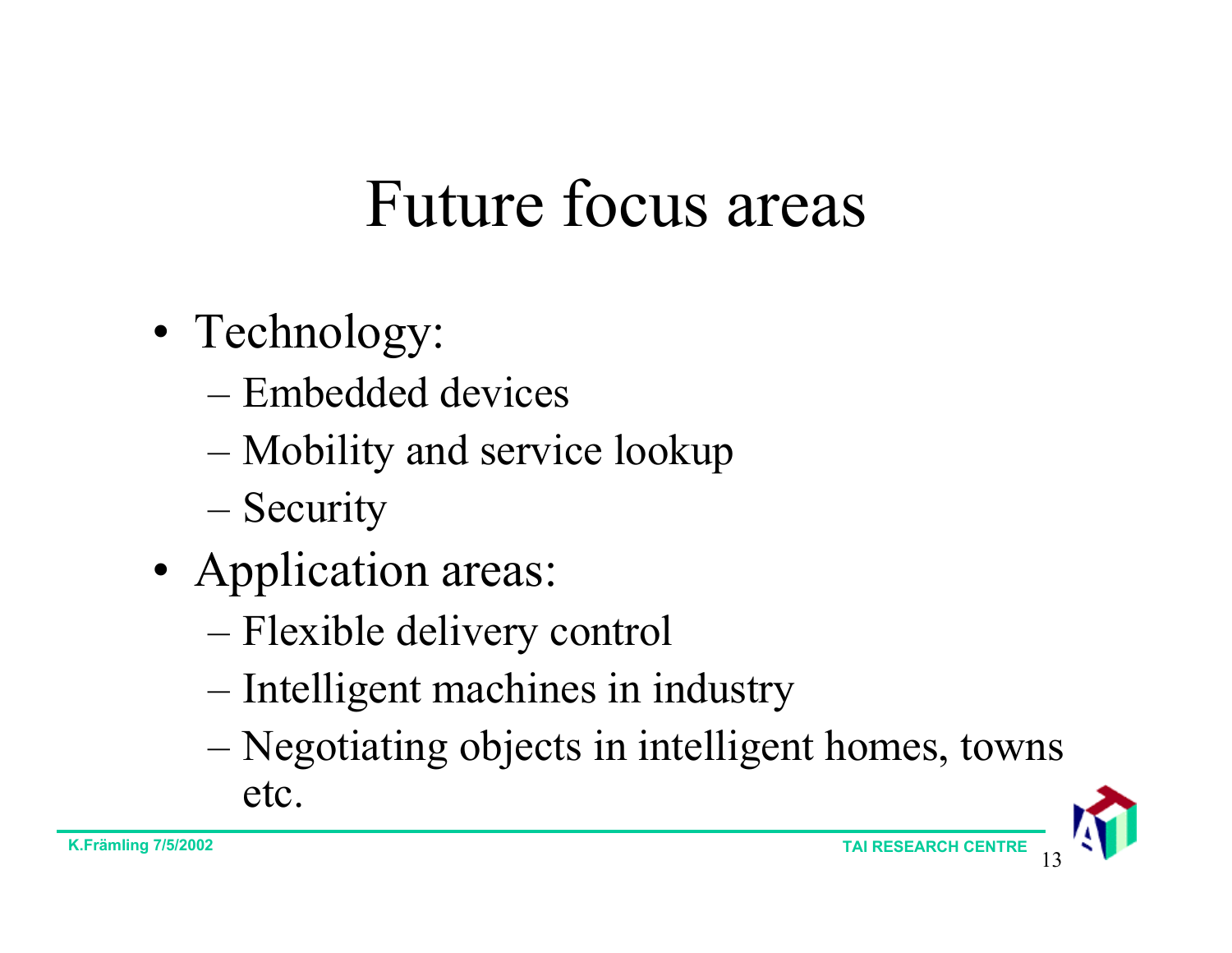| <b>Applications for Dialog</b> |                                                                                                                                                                                              |                                                                                                                                                                   | <b>Product Life-Cycle</b><br>Support                                                                                                                      | Active products<br>through life-cycle |
|--------------------------------|----------------------------------------------------------------------------------------------------------------------------------------------------------------------------------------------|-------------------------------------------------------------------------------------------------------------------------------------------------------------------|-----------------------------------------------------------------------------------------------------------------------------------------------------------|---------------------------------------|
|                                |                                                                                                                                                                                              | Merge In Transit                                                                                                                                                  |                                                                                                                                                           | Active products<br>in delivery chain  |
|                                | Forwarder<br>Independent<br>Tracking                                                                                                                                                         |                                                                                                                                                                   |                                                                                                                                                           | Passive products                      |
| <b>Benefits</b>                | COST:<br>• Automation, no<br>manual monitoring<br><b>SERVICE:</b><br>• Enhanced delivery<br>performance<br>measurement<br>• Increased delivery<br>accuracy<br>• Enhanced<br>customer service | COST:<br>• Reduced need for<br>warehousing<br>• Potential in<br>transportation<br>cost<br><b>SERVICE:</b><br>• Complete<br>deliveries<br>• Wider product<br>range | COST:<br>· Single<br>maintenance<br>records<br><b>SERVICE:</b><br>• Enhanced product<br>performance<br>measurement<br>• Customised<br>aftersales services |                                       |
| Who are<br>doing?              | HIIPS,<br><b>SAVI Technologies</b>                                                                                                                                                           | Hansel,<br>Dell, HP, Cisco                                                                                                                                        | <b>Metso Automation</b>                                                                                                                                   |                                       |